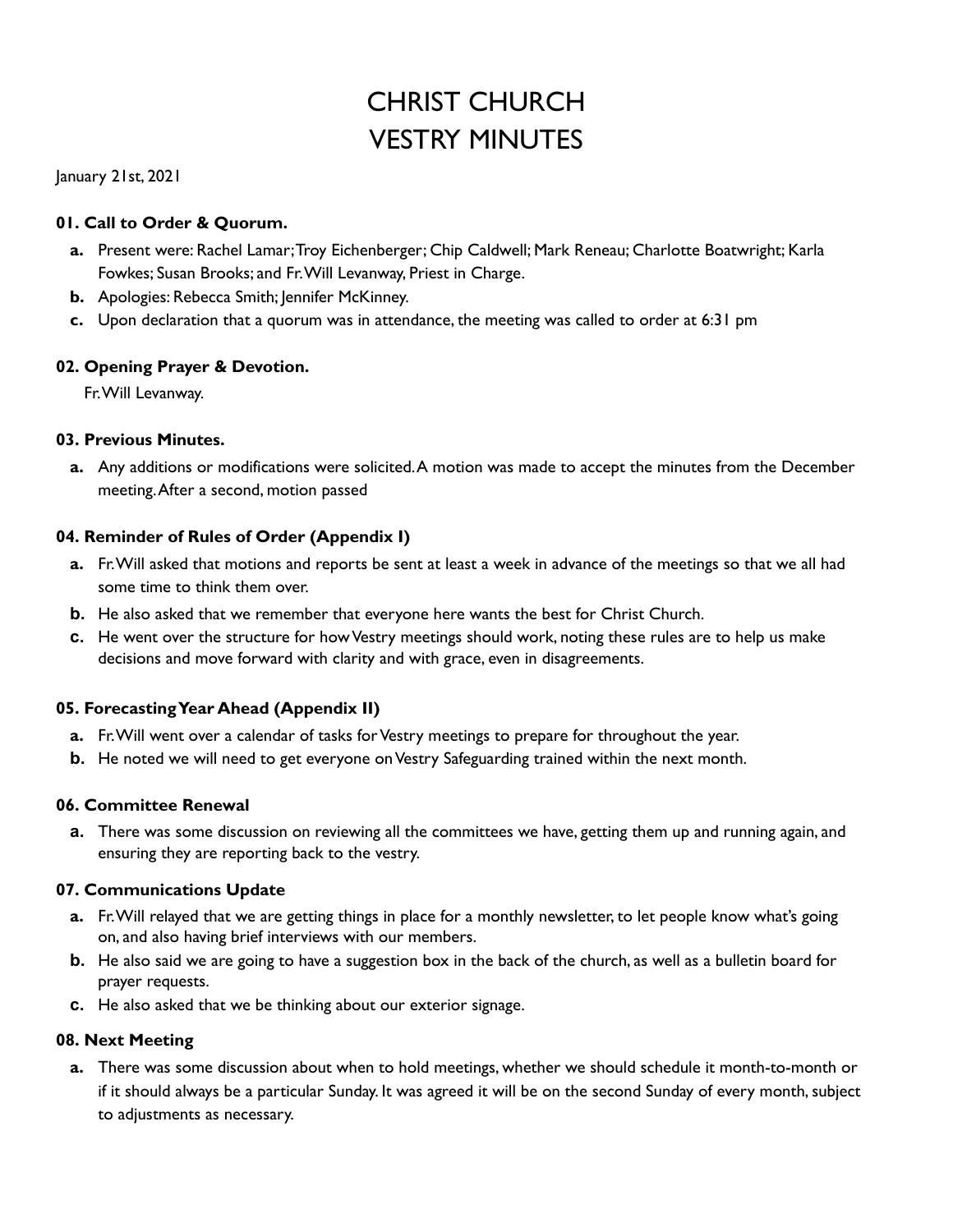# **09. Closing Prayer & Adjournment.**

Fr.Will Levanway. Meeting adjourned at 8:01 pm.

Respectfully Submitted, Brian J. Henry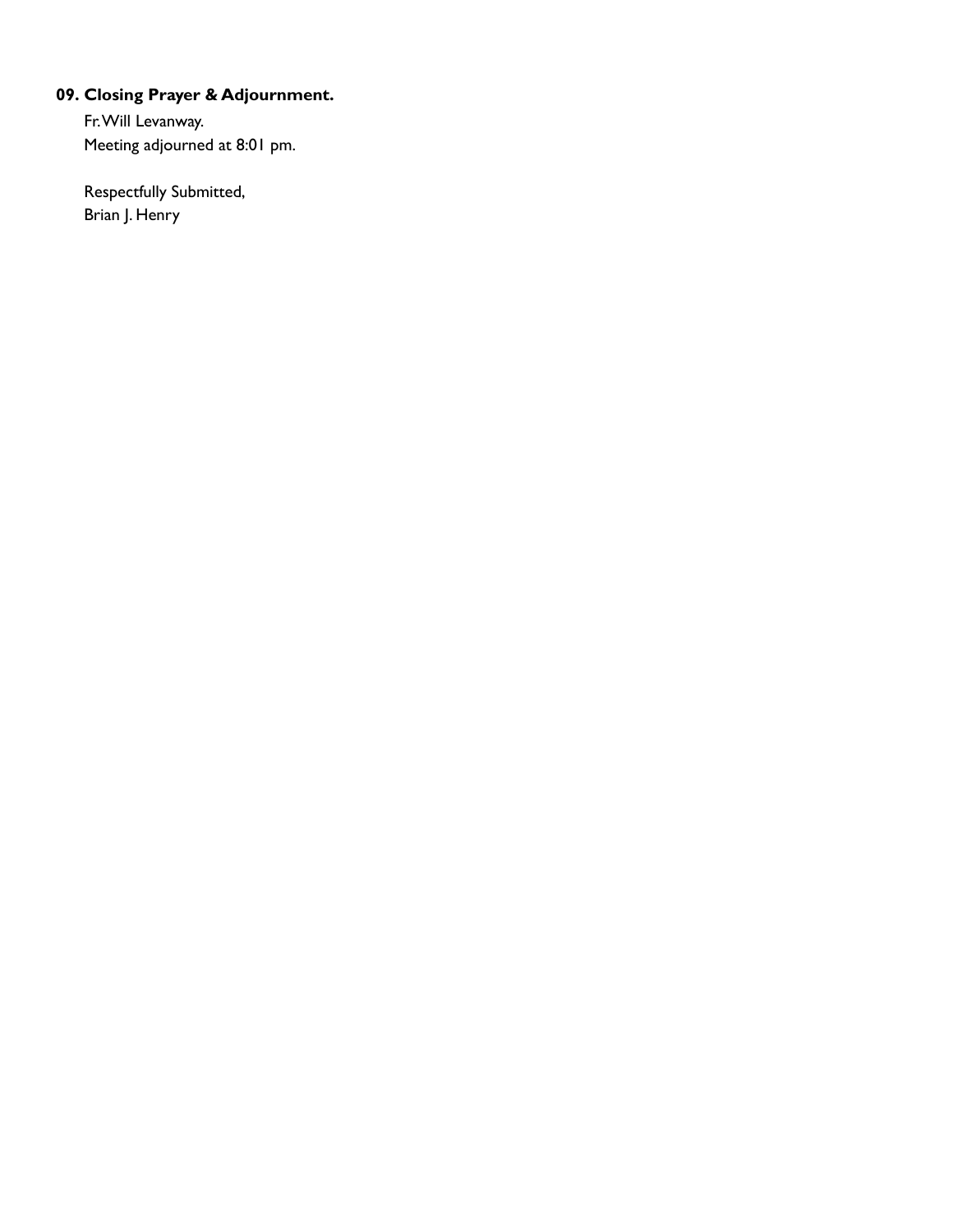## Appendix I Christ Church Vestry Meeting Guidelines

#### Meeting Agenda

- 1. AnyVestry member may propose an agenda by emailing or calling FatherWill or the SeniorWarden at least one week prior to the meeting.Any request for inclusion of an item in less than one week will be included on the next month's meeting unless urgent.
- 2. One week prior to the meeting, the agenda, including Consent Agenda, will be emailed to the Vestry.
- 3. Reports for the meeting should be submitted a week in advance.

#### Robert's Rules

- 1. Differences of opinion are to be valued. Diversity of thought & opinion is our strength. Repression of differing ideas does not produce consensus.
- 2. Do your part to make everyone feel safe to express a differing opinion.
- 3. A 5-4 vote is still a successful vote.
- 4. Discussions should be about motions and relevant issues, not people.
- 5. Make use of 7-step motion process.
- 6. Words are important. Use " <sup>I</sup> MOVE…"," <sup>I</sup> move to AMEND…"

#### 7- Step Process for Proposals

- 1. Get proposal on the agenda one week in advance.
- 2. MOTION.
- 3. SECOND.
- 4. DISCUSSION.
- 5. AMENDMENT(S), MOTIONTO REFER, MOTIONTO POSTPONE (time period or "indefinitely").
- 6. CALL FOR THE QUESTION.
- 7. VOTING.

MOTION Template. Consider what, who, where, when, by when deadline, budget maximum, must be approved by.

E.g. "I move that Vestry compensation increase 20% beginning January 1" or "I move that Christ Church accept Hamilton County's request to rent the upstairs of the Canterbury building for the month of February 2021 for \$5000."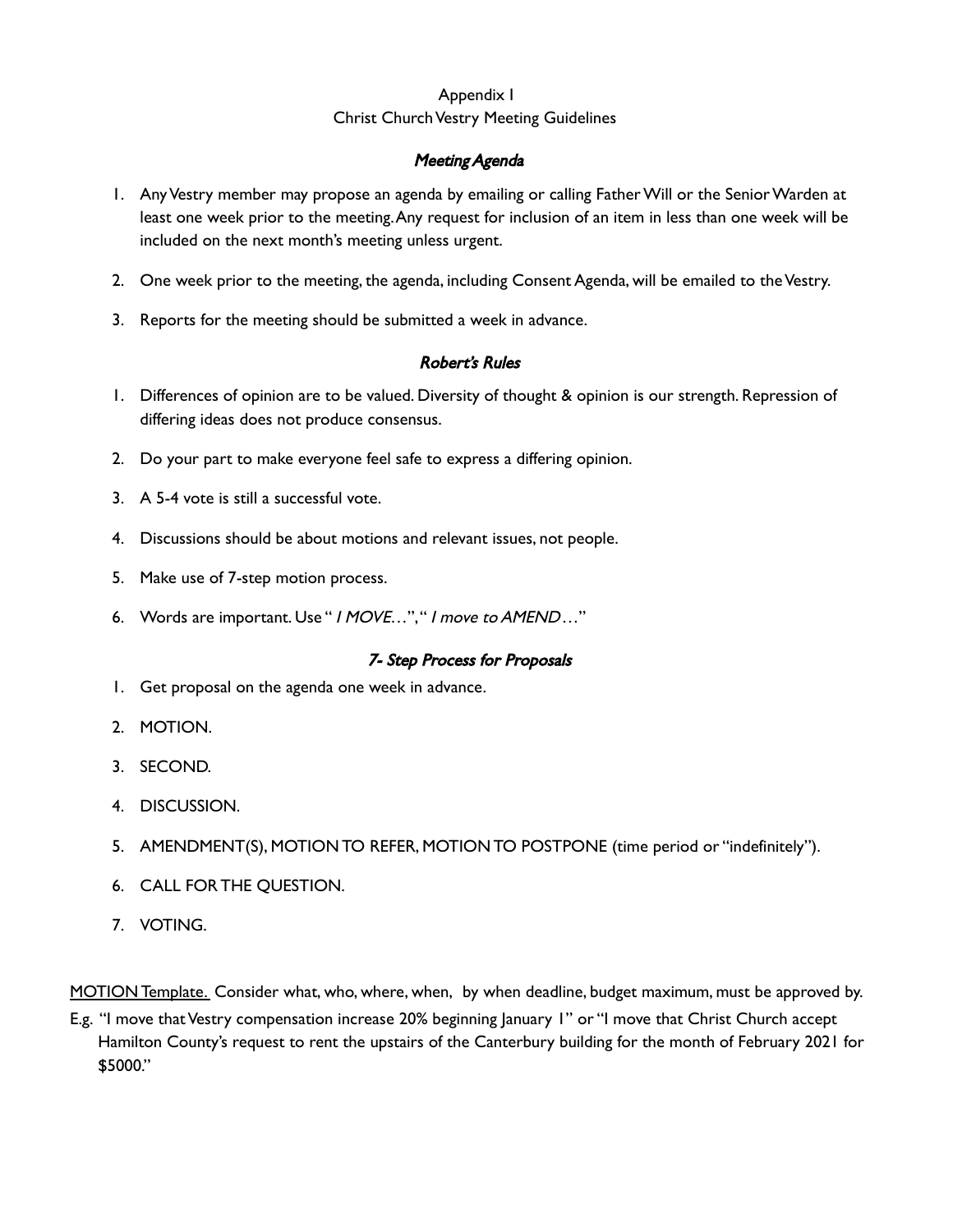## Appendix II Vestry Agenda Calendar

| 1. | December<br>APPROVED - 2022 Budget.                                                                                                                                                        |
|----|--------------------------------------------------------------------------------------------------------------------------------------------------------------------------------------------|
| 2. | <u>January</u><br>Vestry Retreat                                                                                                                                                           |
| 3. | February<br>Follow up on Vestry Retreat<br>Notice by Fr. Will of his appointment of Committee Chairs (Fr. Will per Bylaws)<br>Review of Bylaws                                             |
| 4. | March<br>Parochial Report                                                                                                                                                                  |
| 5. | April                                                                                                                                                                                      |
| 6. | $\frac{\text{May}}{\text{May}}$<br>Fall Planning                                                                                                                                           |
| 7. | <u>June</u>                                                                                                                                                                                |
| 8. | <b>July</b><br>Progress report on Calling Fr Will                                                                                                                                          |
| 9. | <b>August</b><br>Charter Stewardship Committee                                                                                                                                             |
|    | 10. September<br>Appoint Nominating Committee (IAW Bylaws, Article VII, Section 2 b)                                                                                                       |
|    | 11. October<br>2023 Budget Prep $-1^{st}$ Review (Liaisons meet with Chairs)<br>Appoint Nominating Committee (IAW Bylaws, Article VII, Section 2 b)<br>Annual Meeting Agenda Review & Prep |
|    | 12. November<br>Annual Meeting & Election of Vestry Members<br>2023 Expense Budget APPROVE<br>Stewardship Committee final report                                                           |
|    | 13. December<br>New Vestry Member Orientation<br>Appoint Diocese Convention delegates<br>January Vestry Retreat Planning                                                                   |